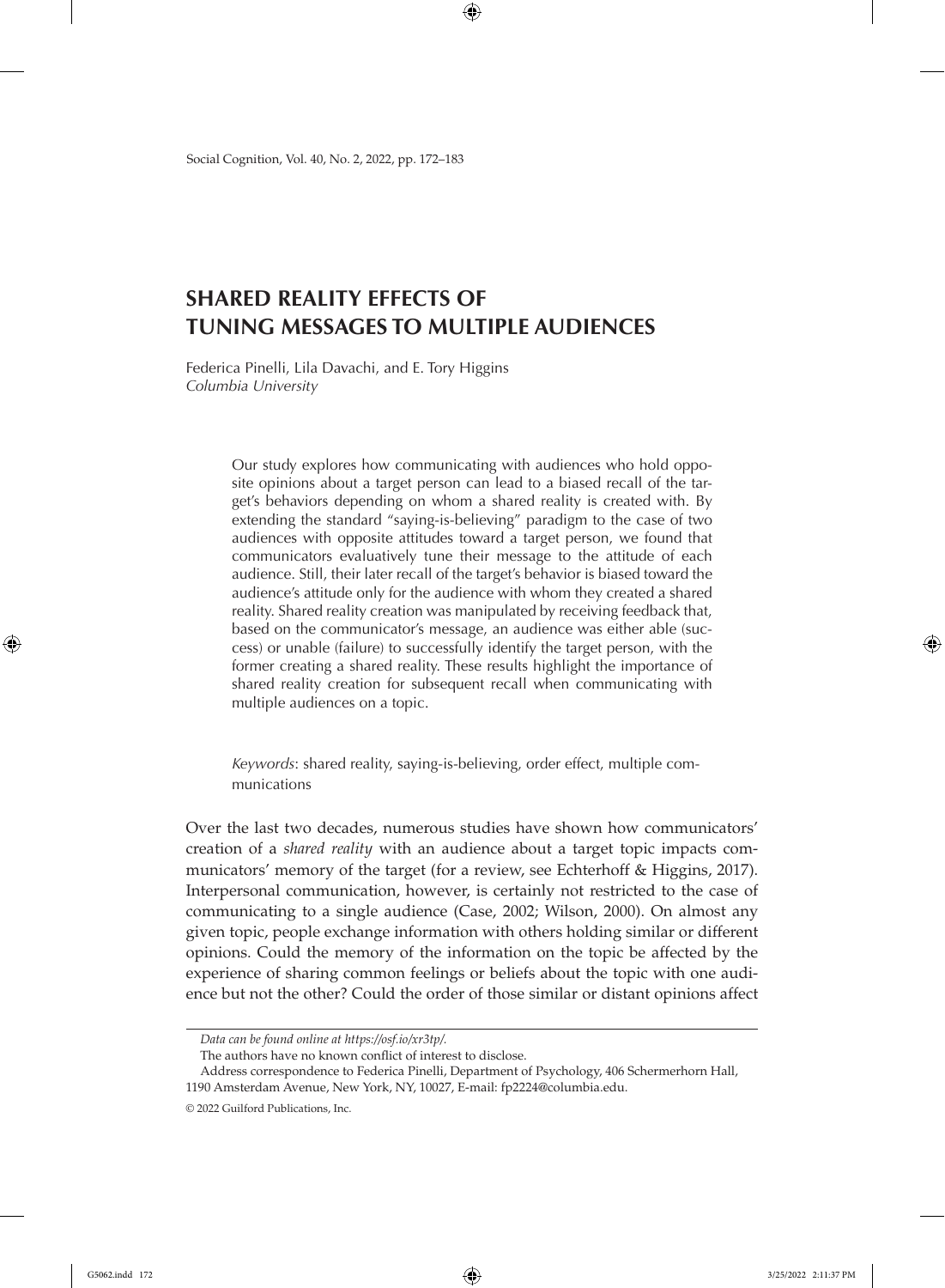the recollection of the original information exchanged on the topic? The present study addresses these questions through the lens of shared reality theory (Echterhoff et al., 2009; Hardin & Higgins, 1996).

In the shared reality literature, very few studies have explored the effect of communicating with multiple audiences (Mata & Semin, 2020; McCann et al., 1991). To our knowledge, no study has investigated how communicators' memory of an issue is affected by communicating to multiple audiences with different opinions but establishing a shared reality with only one audience and not the others. The present study addresses this matter using the standard "saying-is-believing" shared reality paradigm (Echterhoff et al., 2005; Higgins & Rholes, 1978).

# **SHARED REALITY IN INTERPERSONAL COMMUNICATION**

Shared reality is a motivated process defined as experiencing with another person a commonality of thoughts, feelings, or concerns (i.e., inner states) about something (Echterhoff et al., 2009). People seek to share realities with others either to fulfill a *relational* motive (connecting over a shared opinion) or an *epistemic* motive (validation of a "truth" about the world; Higgins, 2019). The saying-is-believing paradigm has often been employed to study shared reality in interpersonal communication (Higgins, 1992). It has participants read a short essay about a target person's behaviors. Then, without mentioning the target's name, they describe the target to an audience whose task is to identify it. The brief essay usually contains evaluatively ambiguous behavioral descriptions of the target (Echterhoff et al., 2005). Because essays are evaluatively ambiguous, participants are more inclined to use the audience's attitude to validate their perception and, in doing so, create a shared reality with the audience (Echterhoff & Schmalbach, 2018). Finally, after the message production, participants are asked to recall the original information they read about the target.

A wide range of studies demonstrates that participants, in producing their description of the target's behaviors, tune their message to evaluatively match the audience's attitude toward the target ("audience-tuning"). The subsequent recall of the original information is evaluatively biased to match the audience's attitude, producing the "sharing-is-believing" effect. Over the last 20 years, research has established that experiencing the creation of a shared reality with the audience is the necessary condition for the subsequent memory to be biased (Echterhoff & Higgins, 2017). In the typical paradigm, the perceived shared reality between the audience and the communicator is not measured directly. Based on a large body of work, shared reality researchers demonstrate that under normal conditions, the communicator's production of an audience attitude-congruent message represents the communicator's creation of a shared reality with the audience (Echterhoff & Higgins, 2020). However, even within this paradigm, as noted by Echterhoff and Schmalbach, "... message production is not necessary for the memory effect in this paradigm because shared reality can be created without it" (2018, p. 58). It can be created when the audience is perceived by the communicator as having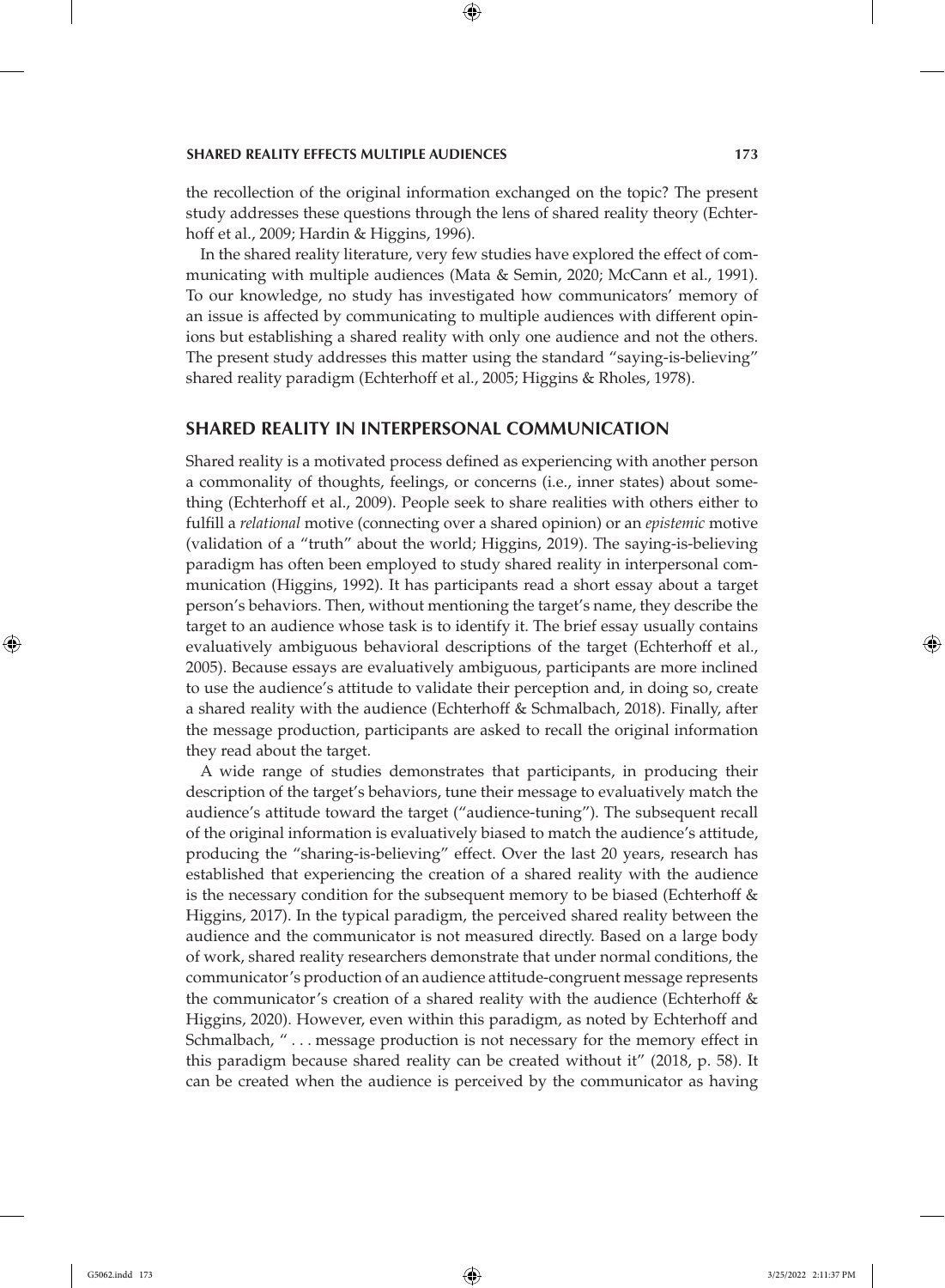epistemic authority—the communicator's epistemic trust in the audience (see Echterhoff & Higgins, 2017). Moreover, audience tuning is not sufficient because the communicator needs to believe that the message was actually successful in creating a shared reality with the audience (Echterhoff et al., 2005). Once created, the shared reality with the audience affects the communicator's later memory of the target and biases it toward the audience's attitude: the sharing-is-believing effect (cf. Cornwell et al., 2017; Higgins, 2019).

## **MULTIPLE COMMUNICATIONS AND ORDER EFFECT**

Imagine investigating a specific issue and communicating with two acquaintances who hold opposing opinions on the matter. Most likely, you will tailor the first message on the issue to the first audience. You will create a first mental representation of the issue. Will this mental representation and initial tuning to the first audience affect your second communication or carry any weight on how you recall information on the issue?

A great deal of past research in many domains has focused on communication order effects and, in particular, on the primacy effect, which is characterized by a more significant impact carried by the communication presented first, as opposed to last (second in our case), and the recency effect where the last communication has the more significant impact (e.g., impression formation: Asch, 1951, and Forgas, 2011; consumer research, and beliefs updating: Hovland et al., 1957, and Hogarth & Einhorn, 1992). Still, findings related to the present study, i.e., studies designed with two opposing messages from two different audiences, have shown mixed results (e.g., Crano, 1977; Igou & Bless, 2003; Lana, 1963; Petty et al., 1995). Additionally, in order-effect studies, participants tend to be passive recipients of opposing information. Instead, in the shared reality paradigm, participants play an active communicator role for audiences with opposing attitudes. In the existing literature, only McCann et al. (1991) and Mata and Semin (2020) used a modified version of the saying-is-believing paradigm to study instances of participants producing messages to multiple audiences with different attitudes. Relevant to the present research, in the McCann et al. (1991) study, participants communicated at a brief time interval (15 minutes) with two different audiences holding different attitudes toward a target. The authors found that communicators tuned their message to the audience's attitude for *both* audiences but displayed recency effects. However, the study focused on subjects' attitudes toward the target instead of their memory of the original information about the target, and measures were taken a week after the communications.

Mata and Semin's (2020) study, in a similar condition of brief delay (15 minutes) between the communications to each audience, doesn't support either a primacy or a recency effect. Unlike the present study, however, Mata and Semin (2020) assessed participants' memory of the original information after each audiencetuning communication. They did not investigate the effect on memory of communicating to multiple audiences when shared reality is created with one audience but not the other.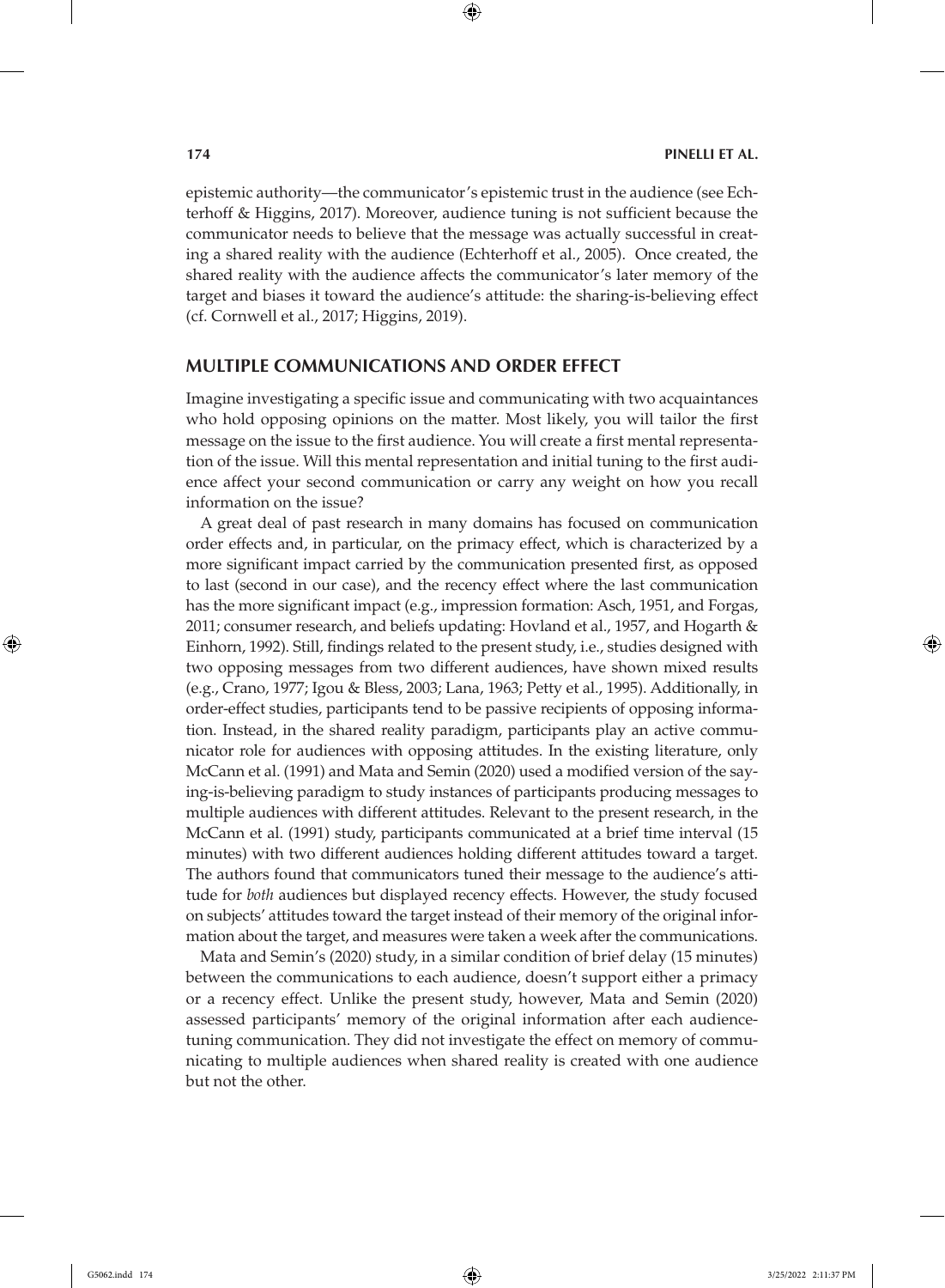## **THE PRESENT RESEARCH**

In our study, communicators produced two messages about the target person's behaviors: one for an audience that liked the target person and one for an audience that disliked the target person. Consistent with the shared reality literature (see Echterhoff & Higgins, 2020), we conceptualized the communicators' audience-tuned message and its success in forming a common belief with the audience about the target as the creation of a shared reality between them, as assessed by its producing an audience-congruent bias in the communicator's recall of the target's behaviors (i.e., a sharing-is-believing effect). To establish a shared reality with one of the audiences but not the other, all communicators, after producing the messages, were told that one of the two audiences successfully identified the target person, and the other failed to do so.

We predicted, consistent with previous research (McCann et al., 1991), that participants would tune to *both* audiences (regardless of message order). More importantly, we predicted that even though participants communicated and tuned to both audiences, their recall would be more biased toward the audience-congruent message when they believed that a shared reality had been created with an audience (Higgins, 1992, 1996). Both audiences in our study were set up as valid sources of information about the target subject. Still, we predicted that the audience failing to identify the target person successfully would most likely be perceived by the participants as an unreliable source of information. No matter what the order in which the audience-congruent message was created and delivered, the shared reality that was successfully created for one audience would generate trust in that audience's attitude toward the target person. The successful audience's view and its audience-congruent message, we predicted, would become the definitive truth about the target person, as reflected in the memory reconstruction of the original information about the target.

#### METHOD

#### *Participants*

A power analysis conducted in G\*Power 3.1 (Faul et al., 2009) revealed a necessary sample size of  $N = 142$  to detect audience attitude effects on recall (recall valence being the primary dependent variable). The optimal sample size was determined by leveraging the most conservative finding based on previous research of partial  $η<sup>2</sup><sub>p</sub> = .07$  for the effect size (see previous effect: Echterhoff et al., 2005, 2013; Kopietz et al., 2010), a power of .90, and a Type I error threshold of  $\alpha$  = .05. The final sample consisted of 151 students at Columbia University (63% female, mean age was 22 years, *SD* = 5.2 years). They were tested individually and received compensation of either \$12 or course credits for their participation. They were recruited for a study on online communication and impression formation about another person.

At the end of the experiment, we administered an attention and suspicion check by asking participants to guess the study's purpose and report anything unusual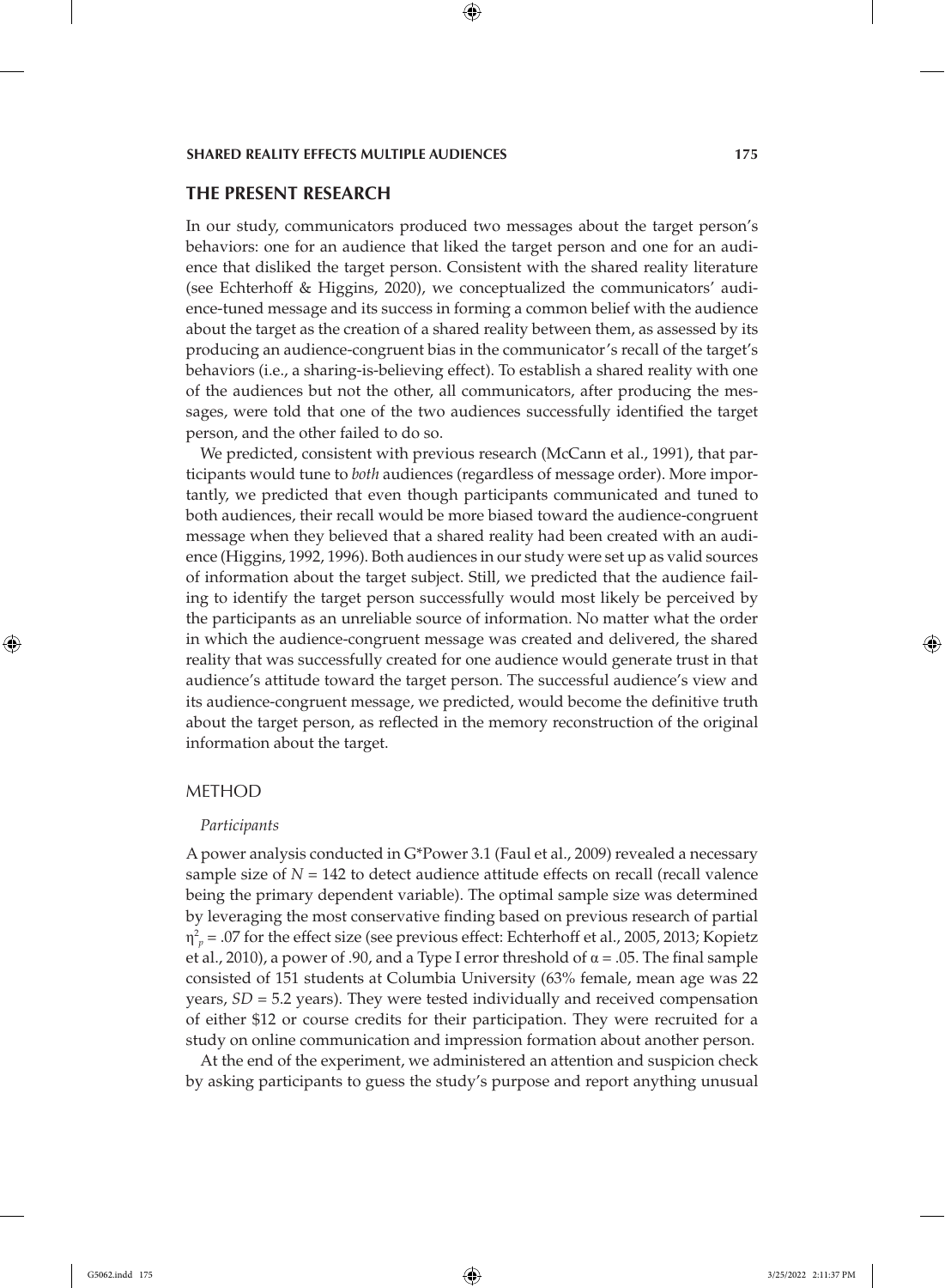about the study. Two separate coders evaluated all participants' answers, and participants whose responses were rated as suspicious by the coders, as well as those that clearly stated that they didn't believe that the two audiences were real, were excluded from the analyses (36 participants), resulting in the sample above. Of these participants, 109 completed a second *additional* recall task online a week after the lab session.

*Materials and Procedure.* As in the typical saying-is-believing paradigm, all participants read a short essay describing James (the target subject). The essay contained four evaluatively ambiguous passages, similar to the majority of the saying-isbelieving studies. In addition, we included four evaluatively positive and four evaluatively negative descriptions of the target, patterned after Higgins & Rholes (1978) and McCann et al. (1991), to enhance the material's ecological validity. The positive, negative, and ambivalent passages were presented in randomized order.

Participants were led to believe that the study was the continuation of a previous experiment. Specifically, participants were told that 30 students had gotten to know each other by interacting in a chat room for about a month as part of the previous experiment. Once in the laboratory, participants were asked to read an essay about James (the target person), one of the students who ostensibly took part in the previous experiment. They were told that the essay was a collection of "James' behaviors and impressions about him" written by the previous experimental participants at the end of the online chat interaction. Before reading it, participants were also informed that their task would be to describe James—*without mentioning his name—*to two other students who had been part of the same group in the previous experiment. Those students were supposedly remotely connected with the laboratory, waiting to participate in the study.

Participants were told that the two other participants (the two "audiences") not only knew James, but they each had their distinct impression of him: one audience liked him, and the other disliked him. In turn, participants were told that the ostensible audiences' task was to guess who among the group members taking part in the first experiment was described in the message. Participants then read the essay and were asked to write a message to each audience describing the target. Participants wrote each message in a randomly assigned order. They wrote either first to the audience who liked James (positive attitude) and then to the audience who disliked him (negative attitude) or first to the audience who disliked James (negative attitude) and then to the audience who liked him (positive attitude). Before writing the message to each audience, participants were told the audience's attitude toward the target.

Participants typed the target person's description into what appeared to be a chat screen on the computer and then sent their message to the first audience. Then they repeated the same process for the second audience. About 10 minutes after the second message was supposedly sent to the second audience, participants were given feedback that indicated for each audience whether the target identification was correct (success feedback) or incorrect (failure feedback). By random assignment, participants received the feedback that either the first audience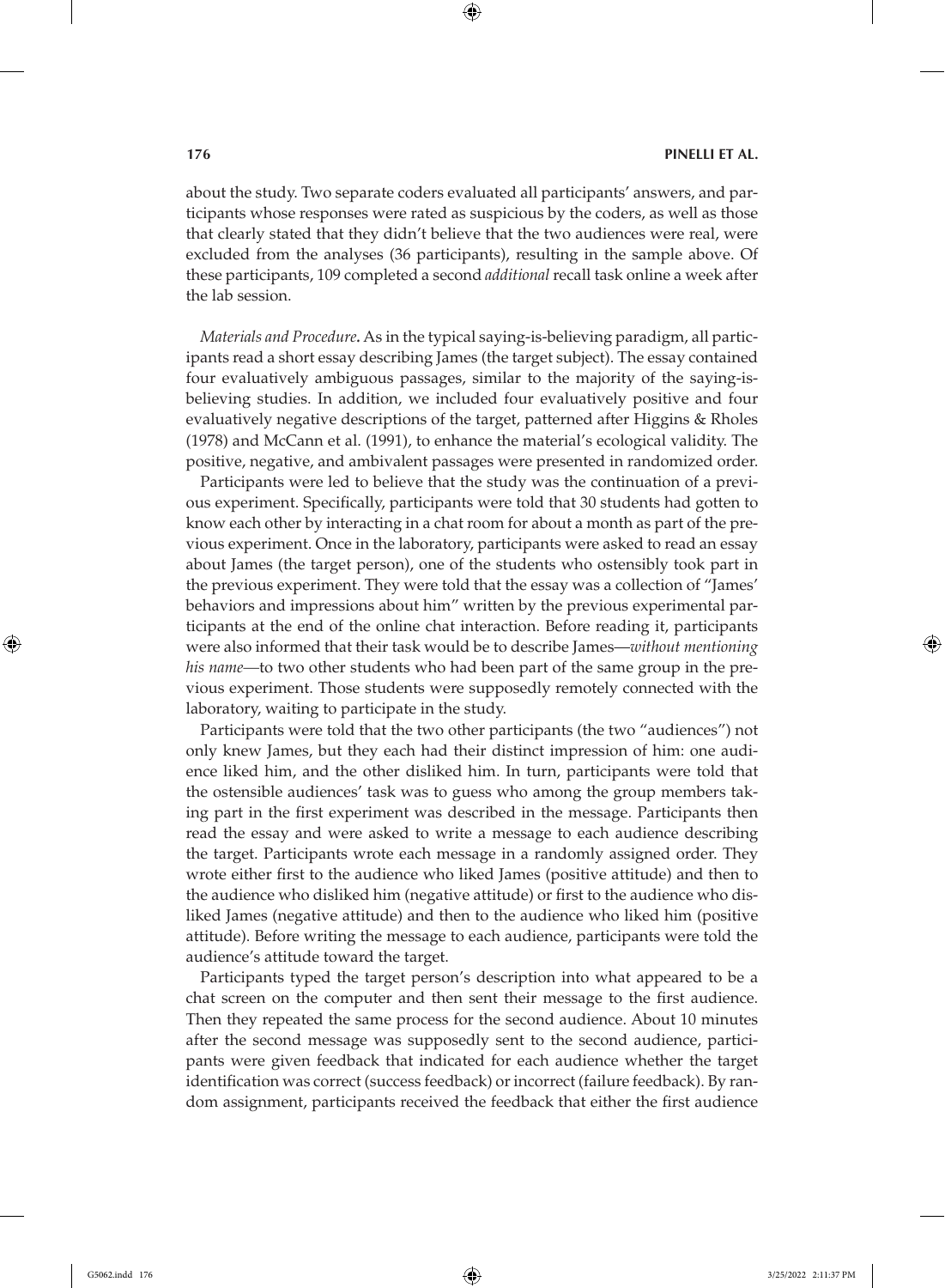### **SHARED REALITY EFFECTS MULTIPLE AUDIENCES 177**

identified the target correctly and the second audience did not, or the reverse. After this feedback, a recall test was given. Participants were asked to recall as much as possible of the *original information* they had read about the target person, just as it was initially presented. After completing the first recall in the laboratory, participants completed a second identical recall online 1 week later.

We used a two-way ANOVA factorial design. The first factor was the order in which the audiences were presented to participants: first audience with a positive attitude (second, negative attitude)/first audience with a negative attitude (second, positive attitude). The second factor was audience feedback, which audience identified the target successfully and which audience failed to do so: positive audience success feedback (negative audience failure feedback)/negative audience success feedback (positive audience failure feedback), see Figure 1.

*Messages and Recalls Coding.* The saying-is-believing coding procedure (e.g., Echterhoff et al., 2005) was followed. Two coders blind to the participant's condition rated the *overall valence* of the messages sent to the audience about the target referent. The ratings were based on a bipolar 11-point scale, ranging from −5 (extremely negative) to +5 (extremely positive). Also, coders broke down each message into passages corresponding to the target essay's passages and assigned scores for positive or negative distortions to each passage. Using these scores for each message's passage, they then assigned an overall valence rating to each message. The intercoder reliability were sufficiently high: message 1 valence  $\alpha = .95$ , message 2 valence  $\alpha = .95$ , recall 1 valence  $\alpha = .88$ , and recall 2 valence  $\alpha = .90$ . The means of the two coders' ratings served as the dependent measures in the subsequent analyses.<sup>1</sup>

## RESULTS

*Analysis.* The primary dependent measures were the immediate recall (recall 1) and the communicators' messages (message 1 and message 2) valence. Additionally, we also analyzed the recall a week after the lab session (recall 2). Data were analyzed with the R software package. We report all measures, manipulations, and exclusions in this study.

*Message Valence.* Regarding the *first message valence*, as expected, we found a significant main effect for audience order: After reading the essay, participants tuned their messages to the attitude of their first audience *F*(1, 147) = 36.6, *p* < .001,  $\eta_p^2$  = .20. On average, the message valence for participants in the first audience positive condition (*M* = 1.62, *SD* = 1.93) was significatively different from the first audience negative condition (*M* = −0.41, *SD* = 2.17). No other effects reached significance, *F*s < 2.46, *ns*. Similarly, with respect to the *second message valence*, we also found a significant main effect of second audience attitude on the second message valence  $F(1, 147) = 64.39$ ,  $p < .001$ ,  $\eta_p^2 = .30$ . On average the message valence for

<sup>1.</sup> We also tracked the number of negative, positive, and ambiguous passages—independently of their valence—recalled by participants in each condition, but we didn't find any significant differences between conditions.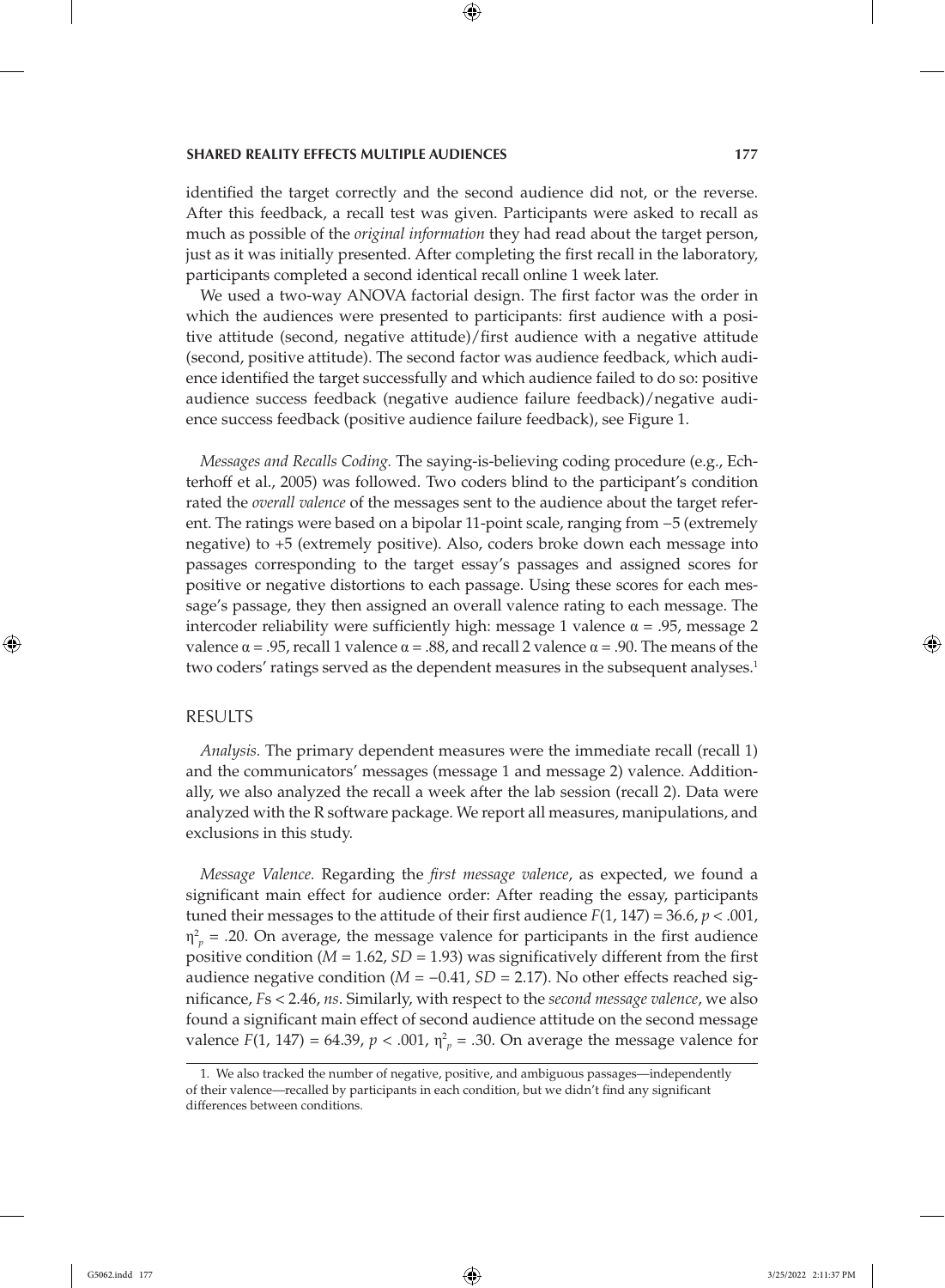

FIGURE 1. The sequence of the main stages of the procedure.

participants in the second audience positive condition (*M* = 1.74, *SD* = 1.99) was significantly different than the second audience negative condition ( $M = -0.97$ , *SD* = 2.15). No other effects reached significance, *F*s < 1.37, *ns*.

*Recall Valence.* As for the valence of the *first memory recall* (Figure 2), the ANOVA revealed a main effect of audience identification feedback, *F*(1, 147) = 7.45, *p* = .007,  $\eta_p^2$  = .05. On average, the recall valence of participants in the audience feedback: positive success (negative failure) condition (*M* = 0.66, *SD* = 1.47) was significantly more positive than the valence of participants in the negative success (positive failure) condition (*M* = −0.01, *SD* = 1.62). This result would suggest, as we hypothesized, that if a shared reality is created with the audience that likes the target, the recall is biased in the positive direction compared to the recall when the shared reality is produced with the audience that disliked the target. The main effects of audience order  $F(1, 146) = 1.13$ ,  $p = .29$ ,  $\eta_p^2 = .01$  and the interaction  $F(1, 146) = 2.57$ ,  $p = .11$ ,  $\eta_p^2 = .02$  were not significant.

Finally, we also analyzed the *second recall taken a week later* (the delay recall). The *second recall* and the *first recall* were found to be weakly correlated, r(108) = .26, p < .01 but our ANOVA didn't reveal any main or interaction effects:  $Fs < 1.13, p_s > .30$ ,  $\eta_p^2$  < .01.

*Additional Analyses.* Earlier analyses of saying-is-believing effects established that the communicators' message's valence mediated the relationships between the audiences' attitude and the communicators' recall. Since we had two communicators' messages, one for each audience, we matched each success-feedback audience (either positive or negative) with the corresponding message produced for each of the successful audiences (independently of the order in which it was produced) and investigated if the corresponding message's valence mediated the effect of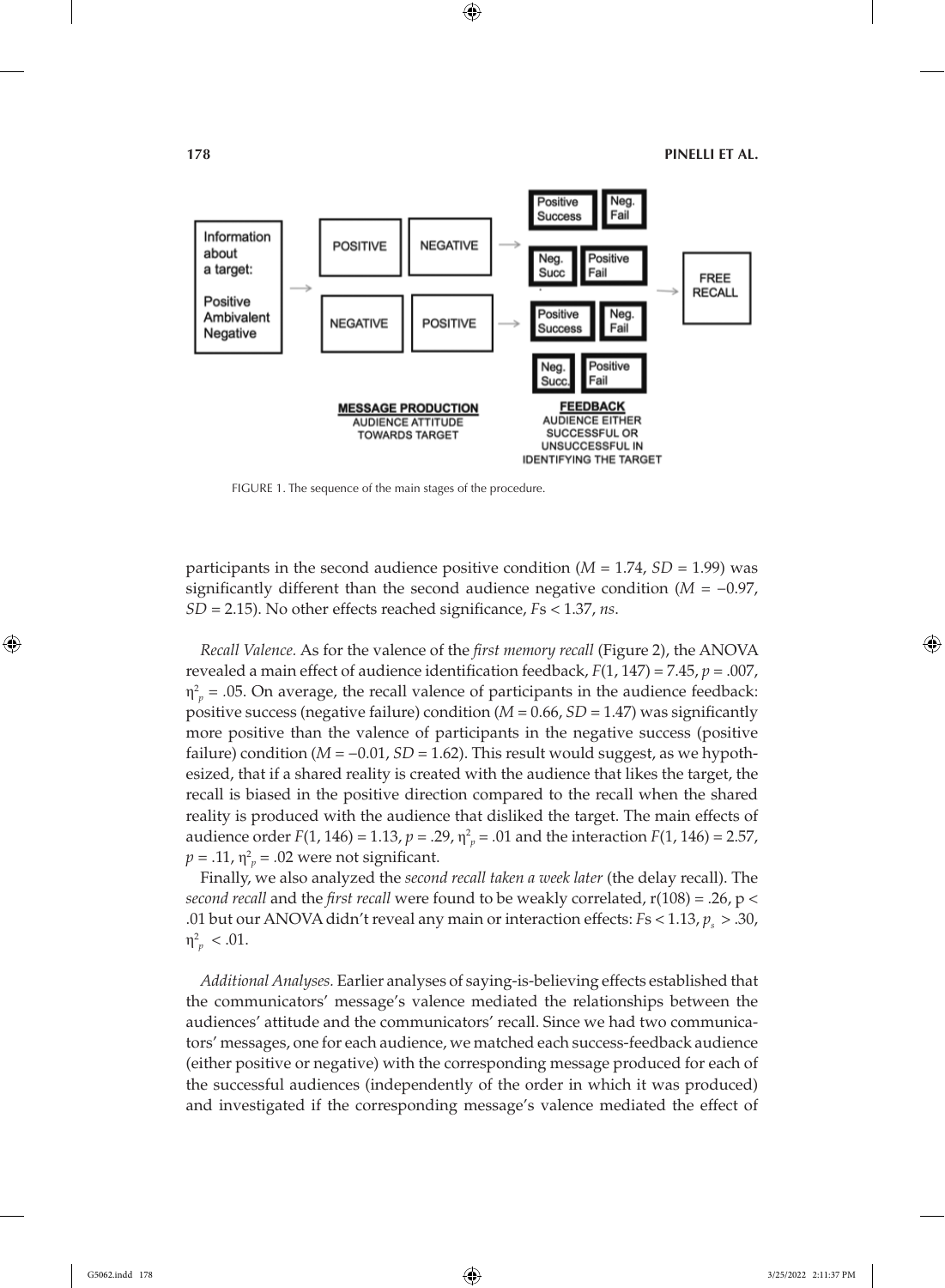

Note. Boxplot and Scatterplot of four conditions (from the left): audience order 1st negative (2nd positive) and 1st positive (2nd negative) in the condition where the audience with a negative attitude successfully identified the target (i.e., shared reality being established between the participant and the audience that dislikes the participant), followed by audience order 1st negative (2nd positive) and 1st positive (2nd negative) where the audience with a positive attitude successfully identified the target (i.e., shared reality being established between the participant and the audience that like the participant). The bolded line represents the median, while the bold dot represents the mean.

FIGURE 2. Scatterplot and boxplot of the four conditions.

the success-feedback audience's attitude on communicators' recall. The regression coefficient between the success-feedback audience and the communicators' recall was significant,  $b = .67$ ,  $t(149) = 2.65$ ,  $p = .01$ , and the regression coefficient between the communicators' message produced for the success-feedback audience and the recall message was also significant,  $b = 2.29$ ,  $t(149) = 6.50$ ,  $p < .001$ . In contrast, the indirect effect was 0, bootstrapped 95% CI [−0.34, 0.22], *p* = .74, *ns*. We also investigated the possibility that success-feedback audience congruent memory bias was affected by both messages produced by communicators. For each communicator, we averaged the messages' valence and tested if the messages' average valence mediated the effect of the success-feedback audience attitude on communicators' recall. In this case also the indirect effect was 0, bootstrapped 95% CI [−0.07, 0.05], *p* = .83, *ns*. Therefore, success-feedback audience attitude (either positive or negative) directly affected communicators' subsequent memories without mediation by communicators' message valence.

# **GENERAL DISCUSSION AND CONCLUSIONS**

Within the shared reality theoretical framework, our study examined how multiple communications with audiences who hold opposing beliefs on a topic affect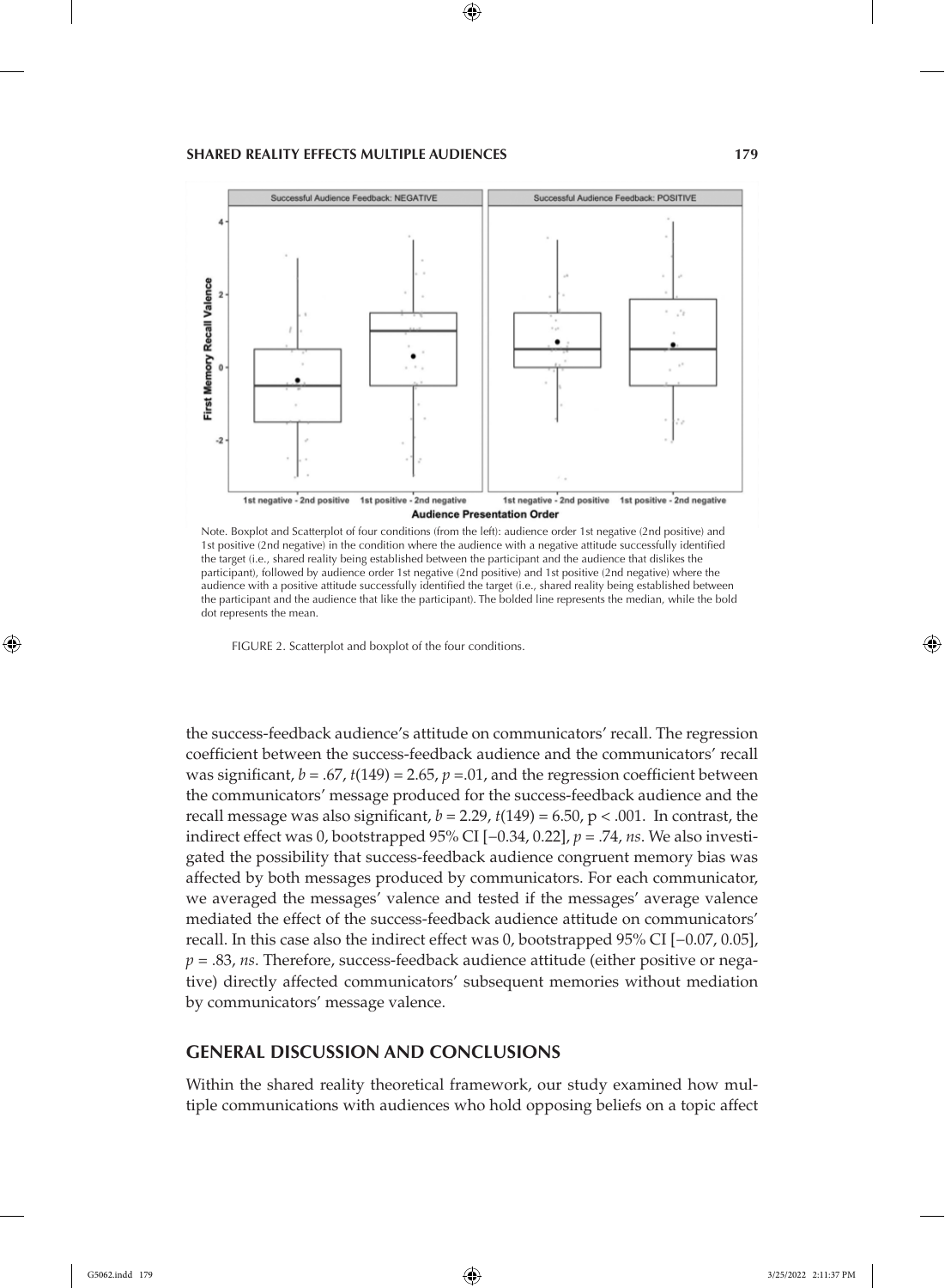communicators' recall of the topic information. We examined shared reality creation in interpersonal communication to explore the audience-tuning effect and a potential message order effect and to investigate whether or not the memory effects of such social tuning depended on whether a social tuning had or had not created a shared reality with an audience.

Our initial results concerning the audience-tuning effects confirmed the findings in McCann et al. (1991). When people communicate with two audiences, they tailor their communications to both audiences, independently of any order effect and even when those audiences hold opposing views. Our analysis revealed no difference between the tuning of communicators in the first and the second message.

Our findings show that, independent of the audiences' attitude, their order of presentation and the audience-tuning, the success identification feedback received by participants from one audience but not the other affected communicators' recall memory, as reflected in the recall being biased in the direction of the attitude of the success-feedback audience but not the other audience. In our multiplecommunication extension of the standard one-communication paradigm, we relied on the shared reality creation as conceptualized and established in the shared reality literature: Communicators produced audience-tuned messages and achieved a shared reality with an audience that successfully identified a target referent from their tuned message. As such, the attitude of the success-feedback audience directly affected communicators' subsequent memories due to the shared reality that had been created between them.

It should be noted that in previous saying-is-believing studies (e.g., Echterhoff et al., 2005), the impact of the attitude of the success-feedback audience on the communicators' recall was found to be mediated by the valence of the audiencetuned message, a mediation we did not find in our study. However, there have been studies in the shared reality literature (see Haussmann et al., 2008; Higgins et al., 2007) showing that under specific conditions—that is, when there is strong epistemic trust in the audience's attitude about a target—the audience-tuned message production is not necessary for the communicator to create a shared reality with the audience about a target (for a review, see Echterhoff & Higgins, 2017). We posit that producing two audience-tuned messages opposite in valence is similar to not having an audience-tuned message because there is no consistent message about the target person. Faced with that uncertainty, communicators would be motivated to establish a shared reality with the success-feedback audience and, because of epistemic trust in that audience, accept that audience's attitude as the truth about the target person. The shared reality created with that audience would further generate trust in that audience's attitude toward the target person and impact recall.

Notably, participants' epistemic trust in each of the different audiences was not measured, and other mechanisms could be at play. For example, findings in social cognition emphasizing the role of knowledge activation and accessibility in response to social stimuli (e.g., Bargh et al., 1986, and Srull & Wyer, 1979; for a review, see Higgins, 1996) could also provide an alternative account of our results. Being notified that one audience (but not the other) has successfully identified the target could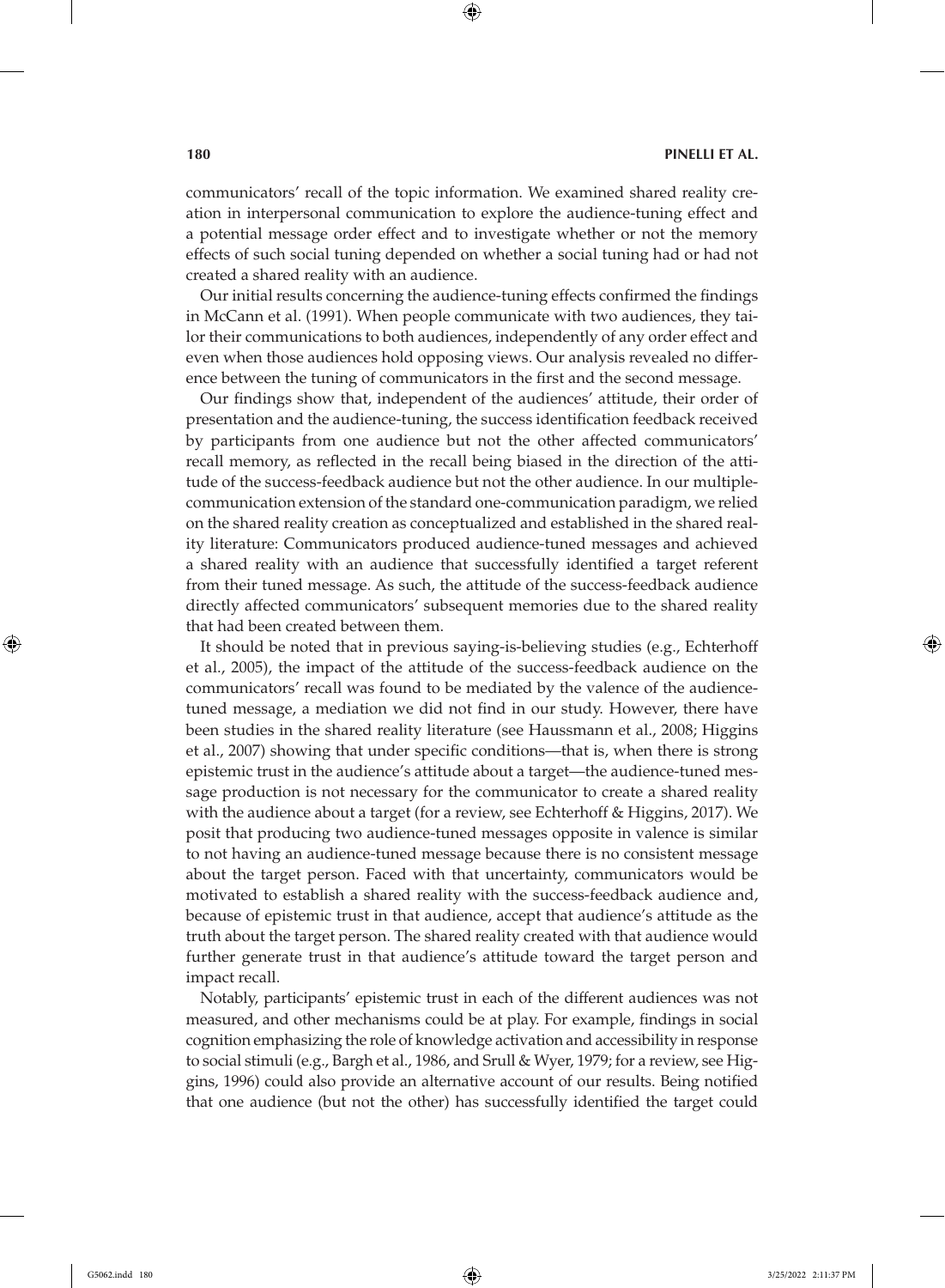### **SHARED REALITY EFFECTS MULTIPLE AUDIENCES 181**

lead the communicator to experience that success-feedback audience and the message tuned toward that audience as being motivationally relevant, which in turn could increase the accessibility of that audience and message (see Eitam & Higgins, 2010). If this were the case, one might have expected the message to mediate the biased recall effect. Nonetheless, what is needed is more direct evidence supporting our proposed mechanism of epistemic trust creating the shared reality effect. Future research should measure communicators' epistemic trust in each of the two audiences and test whether epistemic trust mediates the recall bias effect.

Additionally, we would like to highlight that, in comparing the two successfeedback conditions, we found that the aggregate mean of the negative audience success feedback is effectively 0 (versus an aggregate mean of 0.66 in the positive condition). A positive-negative valence asymmetry effect is consistent with some past findings. Echterhoff et al. (2008) found that participants were more willing to share reality with an audience who likes the target than with an audience who dislikes the target, perhaps because they wanted to connect more closely to the former audience. Thus, the effect created by shared reality can be stronger in the positive audience success feedback than the negative audience success feedback.

Our study also found that the memory biases became weaker over time. The second memory recall, 1 week after the experimental session, was only weakly correlated with the first recall. Further research is needed to understand the temporal parameters of the memory bias from shared reality creation. It is possible that the memory bias would remain if the relationship between the communicator and the audience with whom shared reality was created also remains over time. Future research should investigate this possibility.

Our study complements previous studies and further extends the saying-isbelieving paradigm's applicability to everyday communication exchanges. Mata and Semin (2020) recently increased the paradigm's ecological validity by having multiple communications and using different lengths of delay between them to examine their effects on audience tuning and memory. With a shared reality perspective, we honed in on the case where people communicate on a topic with others who have opposing views on the topic and experience creating a successful shared reality with one audience but not another audience. While our study may capture a more limited subset of everyday conversations, it illustrates how the process of creating a shared reality on a topic with one audience but not another can affect our memory of information about the topic.

## **REFERENCES**

- Asch, S. E. (1951). Effects of group pressure upon the modification and distortion of judgments. In H. Guetzkow (Ed.), *Groups, leadership, and men* (pp. 222–236). Carnegie Press.
- Bargh, J. A., Bond, R. N., Lombardi, W. J., & Tota, M. E. (1986). The additive nature of chronic and temporary sources of construct

accessibility. *Journal of Personality and Social Psychology*, *50*, 869–878. https:// doi.org/10.1037/0022-3514.50.5.869

- Case, D. O. (2002). *Looking for information: A survey of research on information seeking, needs, and behavior.* Academic Press.
- Cornwell, J. F., Franks, B., & Higgins, E. T. (2017). Shared reality makes life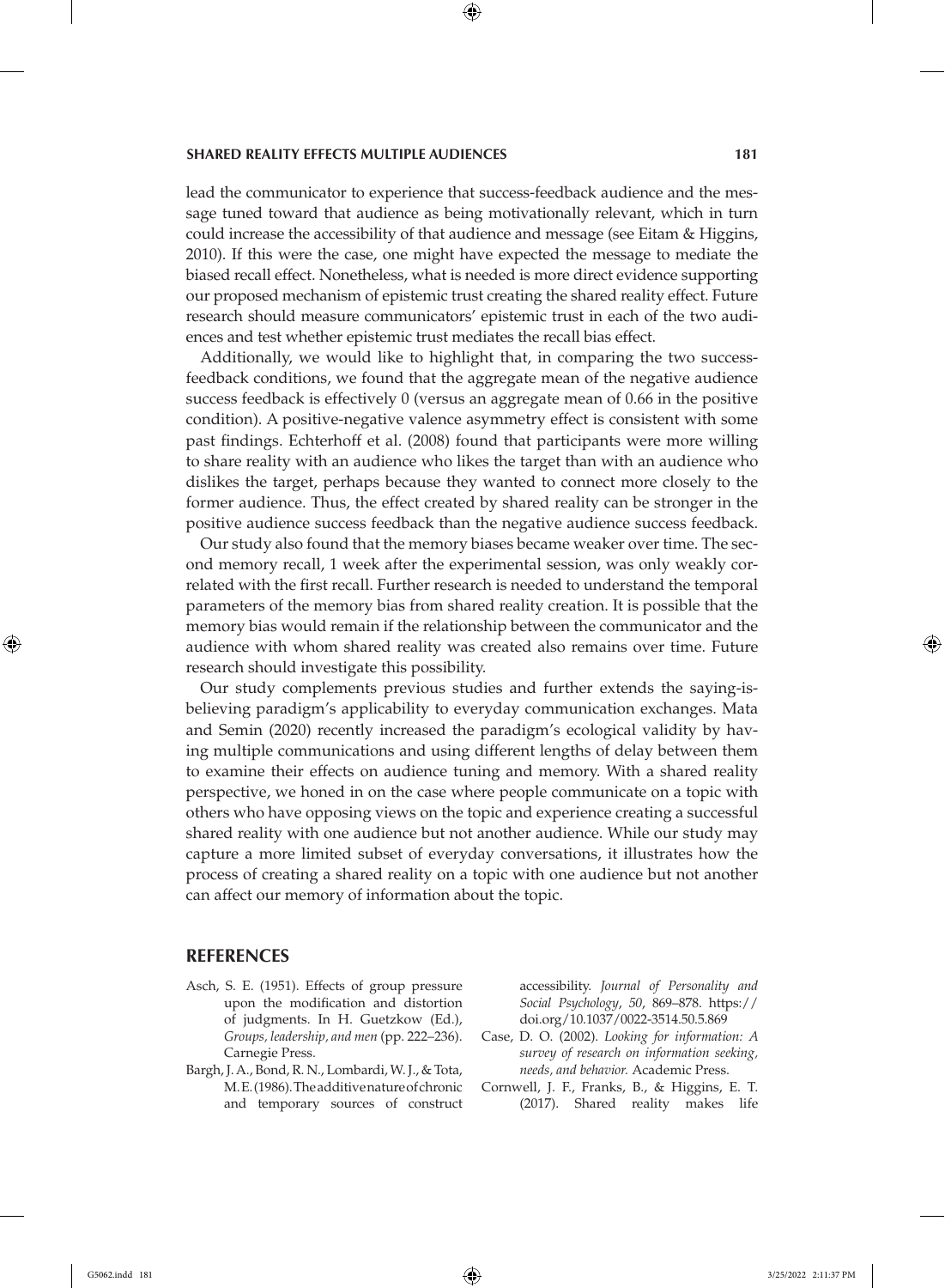meaningful: Are we really going in the right direction? *Motivation Science*, *3*(3), 260–274. https://doi.org/10.1037/mot0 000071

- Crano, W. D. (1977). Primacy versus recency in retention of information and opinion change. *The Journal of Social Psychology*, *101*(1), 87–96. https://doi.org/10 .1080/00224545.1977.9923987
- Echterhoff, G., & Higgins, E. T. (2017). Creating shared reality in interpersonal and intergroup communication: The role of epistemic processes and their interplay. *European Review of Social Psychology*, *28*(1), 175–226. https://doi.org/10 .1080/10463283.2017.1333315
- Echterhoff, G., & Higgins, E. T. (2020). Shared reality: Motivated connection and motivated cognition. In P. Van Lange, A. W. Kruglanski, & E. T. Higgins (Eds.) *Social psychology: Handbook of basic principles* (3rd ed.)*.* Guilford.
- Echterhoff, G., Higgins, E. T., & Groll, S. (2005). Audience-tuning effects on memory: The role of shared reality. *Journal of Personality and Social Psychology*, *89*(3), 257–276. https://doi.org/10 .1037/0022-3514.89.3.257
- Echterhoff, G., Higgins, E. T., Kopietz, R., & Groll, S. (2008). How communication goals determine when audience tuning biases memory. *Journal of Experimental Psychology: General*, *137*(1), 3–21. https:// doi.org/10.1037/0096-3445.137.1.3
- Echterhoff G., Higgins E. T., & Levine J. M. (2009). Shared reality: Experiencing commonality with others' inner states about the world. *Perspectives on Psychological Science*, *4*(5), 496–521. https://doi .org/10.1111/j.1745-6924.2009.01161.x
- Echterhoff, G., Kopietz, R., & Higgins, E. T. (2013). Adjusting shared reality: Communicators' memory changes as their connection with their audience changes. *Social Cognition*, *31*(2), 162–186. https:// doi.org/10.1521/soco.2013.31.2.162
- Echterhoff, G., Kopietz, R., & Higgins, E. T. (2017). Shared reality in intergroup communication: Increasing the epistemic authority of an out-group audience. *Journal of Experimental Psychology: General*, *146*(6), 806–826. https://doi.org/10 .1037/xge0000289
- Echterhoff, G., & Schmalbach, B. (2018). How shared reality is created in interpersonal

communication. *Current Opinion in Psychology*, *23*, 57–61. https://doi.org/10 .1016/j.copsyc.2017.12.005

- Eitam, B., & Higgins, E. T. (2010). Motivation in mental accessibility: Relevance of a Representation (ROAR) as a new framework. *Social and Personality Psychology Compass*, *4*, 951–967. https://doi.org/10 .1111/j.1751-9004.2010.00309.x
- Faul, F., Erdfelder, E., Buchner, A., & Lang, A. G. (2009). Statistical power analyses using G\* Power 3.1: Tests for correlation and regression analyses. *Behavior Research Methods*, *41*(4), 1149–1160. https://doi .org/10.3758/BRM.41.4.1149
- Forgas, J. (2011). Can negative affect eliminate the power of first impressions? Affective influences on primacy and recency effects in impression formation. *Journal of Experimental Social Psychology*, *47*(2), 425–429. https://doi.org/10.1016/j.jesp .2010.11.005
- Hardin, C. D., & Higgins, E. T. (1996). Shared reality: How social verification makes the subjective objective. In R. M. Sorrentino & E. T. Higgins (Eds.), *Handbook of motivation and cognition, Vol. 3. The interpersonal context* (p. 28–84). Guilford Press.
- Hausmann, L. R., Levine, J. M., & Higgins, E. T. (2008). Communication and group perception: Extending the saying is believing effect. *Group Processes & Intergroup Relations*, *11*(4), 539–554. https:// doi.org/10.1177/1368430208095405
- Higgins, E. T. (1992). Achieving shared reality in the communication game: A social action that create; meaning. *Journal of Language and Social Psychology*, *11*(3), 107–131. https://doi.org/10.1177/0261 927X92113001
- Higgins, E. T. (1996). Knowledge activation: Accessibility, applicability, and salience. In E. T. Higgins & A. W. Kruglanski (Eds.), *Social psychology: Handbook of basic principles* (pp. 133–168). Guilford Press.
- Higgins, E. T. (2019). *Shared reality: What makes us strong and tears us apart*. Oxford University Press.
- Higgins, E. T., Echterhoff, G., Crespillo, R., & Kopietz, R. (2007). Effects of communication on social knowledge: Sharing reality with individual versus group audiences. *Japanese Psychological*